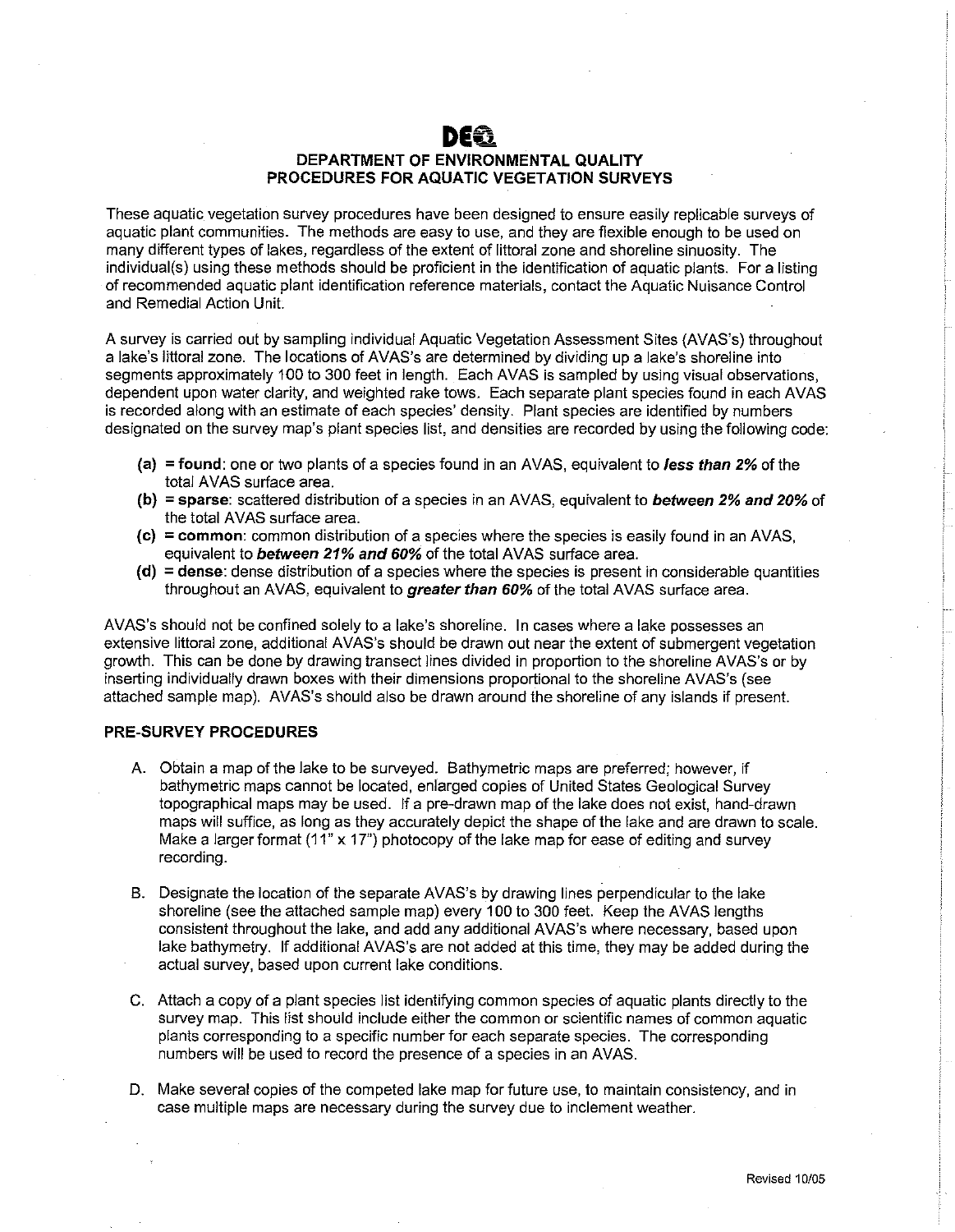## **FIELD SURVEY PROCEDURES**

- A. Initiate the survey by determining your exact location on the lake. It is helpful to take this time to familiarize yourself with the dominant plant species of the lake that you are surveying. Do this by making several rake tows and identify all of the species found. Morphological variations occur in several species of aquatic plants due to differing lake conditions and hybridization; therefore, identification to species can be difficult. If specific identification is unattainable, group similar species, such as thin leaf pondweeds (Potamogeton spp.) or native milfoils (Myriophyllum spp.).
- B. Begin the survey by recording the date, time, weather conditions, your name, names of assistants, and any other pertinent information directly on the survey map.
- C. Locate the beginning AVAS, and survey each successive AVAS by documenting the presence and density of both emergent and submergent aquatic plants. Drive the survey boat in a zig-zag pattern through each AVAS so that a majority of each AVAS can be effectively surveyed. It is important to make use of rake tows even in clear water, since many low-growing species of submergent plants are not readily noticeable by visual observation alone.
- D. Document each species found utilizing the corresponding plant species list number and the appropriate density code. Repeat this for each separate AVAS until all of the AVAS's have been surveyed. If an AVAS is found to be void of any vegetation, record "none" in the respective location on the survey map. Include these A VAS's in the final AVAS count when summarizing the survey data. If an AVAS is dominated by emergent vegetation to the point that boat access is impossible, document the plant species present and draw the extent of the edge of the emergent vegetation as it extends out into the lake.

## **SURVEY SUMMARY PROCEDURES**

- A. Number each AVAS sequentially from beginning to end on the survey map. Record the density codes for each species found on the attached Standard Aquatic Vegetation Assessment Site Species Density Sheets. Each AVAS number corresponds to the column numbers found on the attached Standard Aquatic Vegetation Assessment Site Species Density Sheets.
- B. Sum the numbers of each of the separate density codes for each of the plant species found on the Standard Aquatic Vegetation Assessment Site Species Density Sheets and transfer these totals to the appropriate columns 1 through 4 (A, B, C, and D) on the attached Standard Aquatic Vegetation Summary Sheet.
- C. Multiply these totals by the appropriate constants (A = 1, B = 10, C = 40, and D = 80) and transfer the calculations to the calculations columns 5 through 8.
- D. Add the results of these calculated columns (5, 6, 7, and 8) for each species and transfer the totals to column 9.
- E. Divide the values of column 9 by the total number of AVAS's surveyed (column 10), and transfer these values to column 11. These values represent the cumulative cover percentages for each of the plant species found in the survey. Make sure that you use the total number of AVAS's surveyed on the lake for column 10 and not the total number of AVAS's where each individual plant species was found.
- F. Write a summary of the notes recorded during the field survey and attach it to the completed species density and summary sheets, along with the survey map and any other survey documentation.